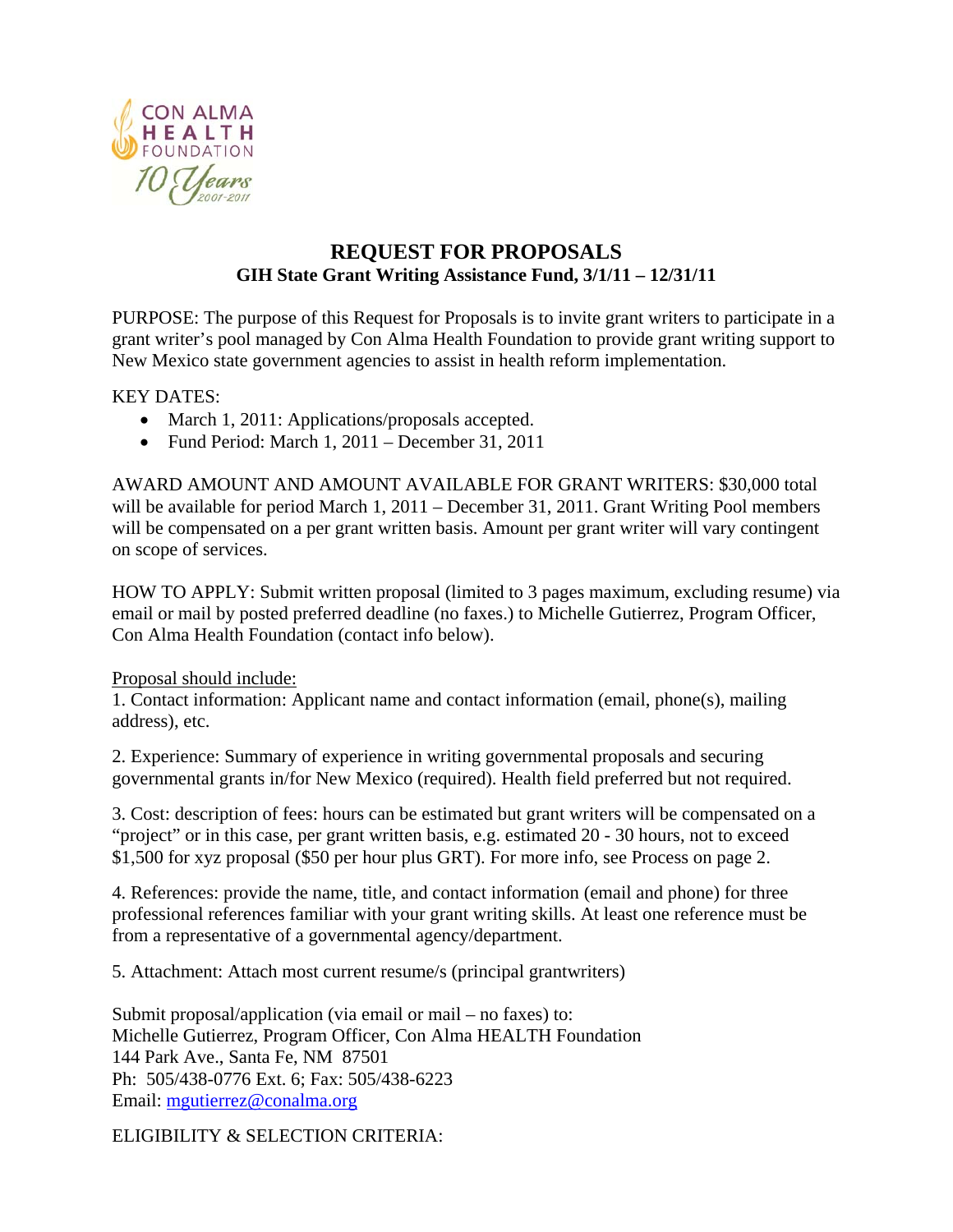# PROPOSAL REVIEW AND SELECTION PROCESS:

Grant writers selected must be acceptable to both the state and Con Alma Health Foundation: Grant writers selected will be required to have experience in writing and securing governmental grants for NM State Government. Other criteria in addition to experience will include the quality of the proposal, cost proposal, availability, and references. A small selection committee comprised of representatives from Con Alma Health Foundation and the State of New Mexico will make the actual selection of individuals to be included in the pool of grant writers for this initiative.

Con Alma Health Foundation employee(s) responsible for managing the grant: The Executive Director of Con Alma Health Foundation, Dolores E. Roybal, will be the individual responsible for managing the GIH State Grant Writing Assistance Fund, and Michelle Gutierrez, Program Officer.

#### NOTIFICATION:

All applicants will be notified of receipt of proposal and status, that is, if their proposal is selected or declined for the pool of eligible grant writers.

# PROCESS:

A list of eligible grant writers will be maintained by Con Alma Health Foundation. Representatives from NM State Government will contact Con Alma with requests for grant writing services. Grant writers from the approved pool will be contacted regarding interest, availability, and cost to provide grant writing services. Grant writers will be matched with requests on an as needed or requested basis. Con Alma Health Foundation will make the final selection of grant writer to request.

#### BACKGROUND:

New Mexico is a poor state (17% are below the poverty rate in NM vs. 13% in the US). New Mexico also has a high uninsured rate: 23% of New Mexicans were uninsured in 2008, vs. the national rate of 15.4%. NM had the second highest uninsured rate in the nation preceded only by Texas at 24.4%. According to the 2010 Kids Count Data Book, NM has an overall rank of 46 (national) in child well-being and is in the bottom five states in child well-being and persistent child poverty and the situation is worse for children of color. New Mexico is a majority minority state with two large minorities: Hispanics and Native Americans: 45% Hispanic, and 9.5% Native American. Nationally, NM is ranked 1st by percentage of Hispanics and the 2nd-highest percentage Native Americans of any state.

New Mexico has an opportunity to significantly improve health care access for our vulnerable children, families and communities through the new health care reform law. As one of the poorest states in the country, it is critical that NM take advantage of these opportunities. While New Mexicans struggle financially, our communities are also hopeful. The Affordable Care Act (ACA) will provide new opportunities for providing coverage to more than 423,000 New Mexicans and 32 million uninsured people nationwide by 2019. The new law also provides an opportunity for addressing racial and ethnic disparities through a number of key provisions. Health Care Reform will allow the state to improve and expand on community based prevention, public health, community health centers and to expand access to health coverage through the expansion of Medicaid. New Mexico could gain \$6 to \$8 billion from the new law in the next decade (according to U.S. Sen. Jeff Bingaman's office).